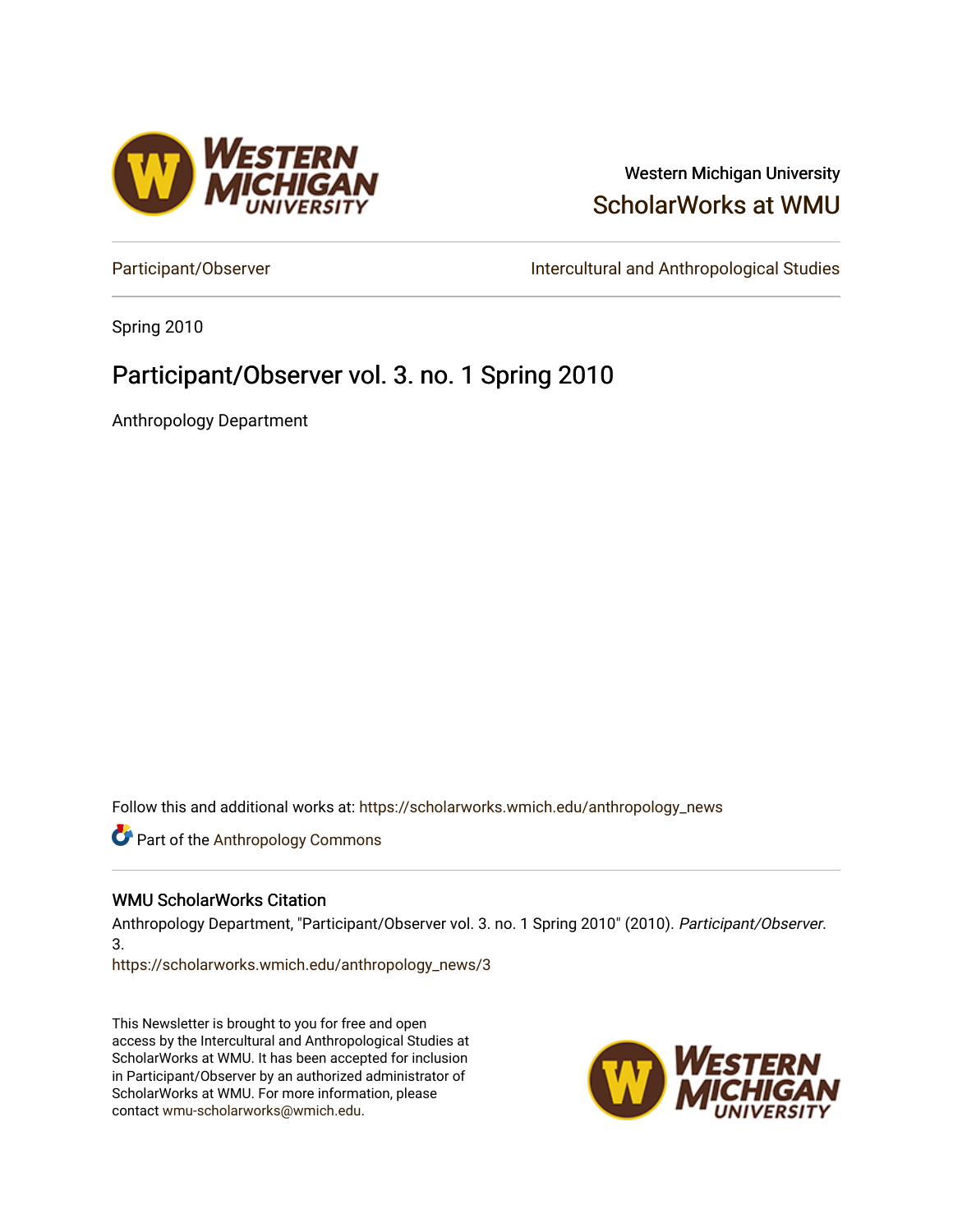Dart College of Arts and Sciences **Participal College of Arts and Sciences WESTERN MICHIGAN UNIVERSITY Department of Anthropology** 

> WMU Anthropologist and NSF Awardee, Bilinda Straight is Featured Author at Conference on Global Health and Violence

What are the long-term impacts of living in a community experiencing acute or chronic episodes of violent conflict?



*WMU anthropologist and NSF awardee Bilinda Straight, featured with Samburu women in the field. Photo by Charles Hilton.*

How can experiences of violence be expressed in words and numbers that will be understood and positively acted upon?

Many people assume that the pictures we see in the media—of the aftermath of the catastrophic earthquake in Haiti, for example—correspond to obvious facts. Count the dead, count the

number of injuries and diseases, and send money accordingly. Unfortunately, the short- and longterm impacts of violence and disaster on people's health and psychological wellbeing are not so easily documented.

**Newsletter for Friends of the Western Michigan University** 

Department of Anthropology

Vol 3, No. 1 Spring 2010

Even the most basic data—counting the dead—is so difficult in dangerous and rapidly changing circumstances that authors of a 2010 editorial in The Lancet reported on a model developed to make sense of wide variations in no less than 63 mortality surveys gathered for Darfur over a four year period. One of the problems in dealing with catastrophes in poorer countries is determining what health and mortality looked like prior to the violence or natural disaster in circumstances where such seemingly basic information is lacking.

The situation is more complicated as researchers attempt to understand the impacts of catastrophe on the daily life of the whole person. For this reason, improving scientific methods for documenting the broad health impacts of violence, particularly in very different cultural contexts, has emerged as a key concern in the global health arena.

This concern is so great that in January 2010, prominent researchers, doctors, and representatives of humanitarian organizations including World Health Organization (WHO),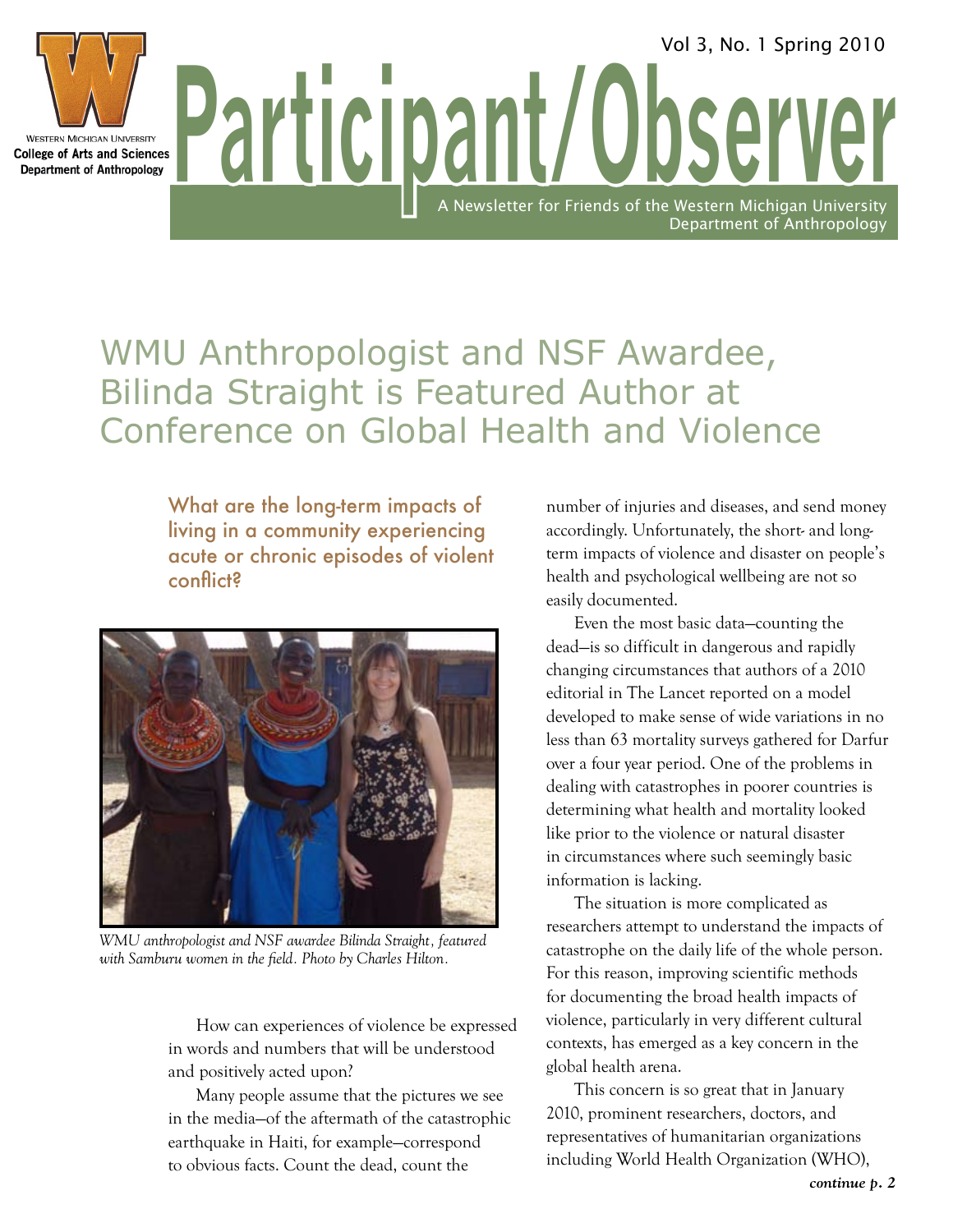International Rescue Committee (IRC), the United Nations Refugee Agency (UNHCR), and Global Doctors met in Copenhagen to develop an agenda for coordinated efforts and methodologies for documenting, analyzing, and reporting on violent conflict.

Western Michigan University anthropologist Bilinda Straight was a featured author and researcher at the conference. The conference coincided with the publication of linked special issues in the international journals The Lancet, Social Science & Medicine, and The Journal of the Danish Medical Association.

Straight and her colleague, Ivy Pike, University of Arizona, are principal investigators of a National Science Foundation research study developing an innovative methodology to document the lived experiences of violence among the poorest of the poor—in a pastoralist region of northern Kenya where poverty ranges from 84 to 95 percent compared to Kenya's national average of 53 percent.

Straight and Pike are working with U.S. collaborator Charles Hilton (Grinnell College), and European and Kenyan collaborators at University of Bergen (Norway) and Egerton University (Kenya) to document the short- and long-term impacts of intercommunity violence in northern Kenya—one of all too many conflict zones typically missed by the international media.

For these researchers, better understanding of the relationship between culture and health is key to improved methodologies. To address this, the team is testing a unique approach to integrating qualitative and quantitative methodologies that raises culturally specific questions about even the most basic quantifiable variables such as gender and age. They hope to offer broadly relevant, quantifiable ways to describe typically elusive dimensions of lived experience—not just writing poetry alongside the numbers, but putting poetry into the numbers.

While medical anthropologists have been highlighting the role of cultural context for decades, this is a crucial historical moment because humanitarian organizations and researchers in global health fields are listening. And, with decades of experience working on the ground in the same impoverished region of northern Kenya—Straight, Pike, and their colleagues are in a position to offer an important contribution to a problem of enduring, global significance: Describing and measuring the specific impact of suffering in very different cultural situations so that the most effective routes to alleviating suffering can be explored.



*NSF Project Turkana Field Team conducting nutrition measurements with internally displaced Turkana. Photo by Charles Hilton.*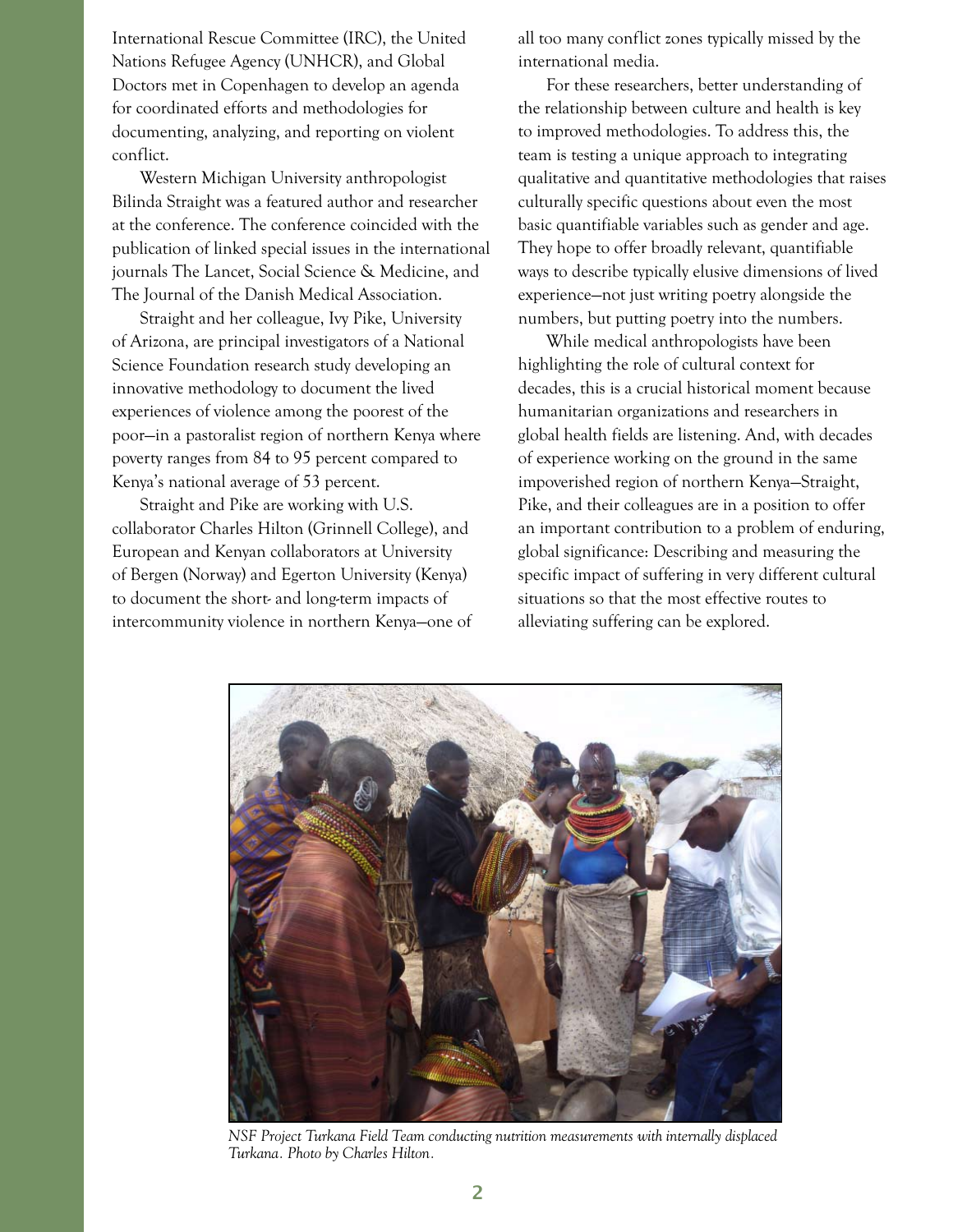# Letter from the Chair



"Greetings! As you've probably guessed, I am the new chair of the Department of Anthropology." - Louann Wurst

I moved to Kalamazoo from Rochester, New York where I served as associate professor and chair of the Department of Anthropology at SUNY Brockport. While I do not know many of you, I am excited to be at Western and look forward to learning about all of our alumni scattered across the country.

### **Updates**

It has been a busy year and I would like to update you on some of our activities. We had two visiting scholars present their research and meet with students:

Dr. Patricia Galloway, associate professor at the University of Texas-Austin, is an ethnohistorian known for her work in the southeastern United States. Students in Dr. Michael Nassaney's ethnohistory course used her textbook "Practicing Ethnohistory" and had the opportunity to discuss it with the author.

Dr. Chris Beard, curator and head of the section of vertebrate paleontology, Carnegie Museum of Natural History, is one of the leading paleoanthropologists in the field. While on campus, Dr. Beard gave a well-attended public lecture, a departmental seminar on his research, and met with students in Dr. Robert Anemone's biological anthropology graduate seminar. His wife, Dr. Sandra Olsen, also gave a fascinating lecture on evidence of horse domestication.

Dr. Brent Metz was selected as our distinguished alumni this year. He graduated with a B.A. from

WMU in 1986 and currently is an assistant professor in anthropology at the University of Kansas. While on campus, he met with a large group of students to talk about his experiences as a student and professional in anthropology.

We have exciting plans for next year as well. In particular, we are expecting to move into our new lab space at the end of the Moore Hall wing. Our plans for this space include a new archaeology lab, a visual/ media lab, a teaching lab or resource room, and a dedicated seminar room. Another priority for our space reorganization is to create a student meeting room or lounge.

We are also looking forward to the American Anthropological Association's RACE: Are We so Different? exhibit opening October 2010 at the Kalamazoo Valley Museum. We are planning many events in the department and university revolving around this important exhibit.

I hope that alumni and friends of the Department of Anthropology will continue their interest in and support for our programs and will use this newsletter to keep in touch with faculty and fellow alumni. Please update us on your achievements and activities by sending a letter or email to louann.wurst@wmich.edu.

Louann Wurst Associate Professor and Chair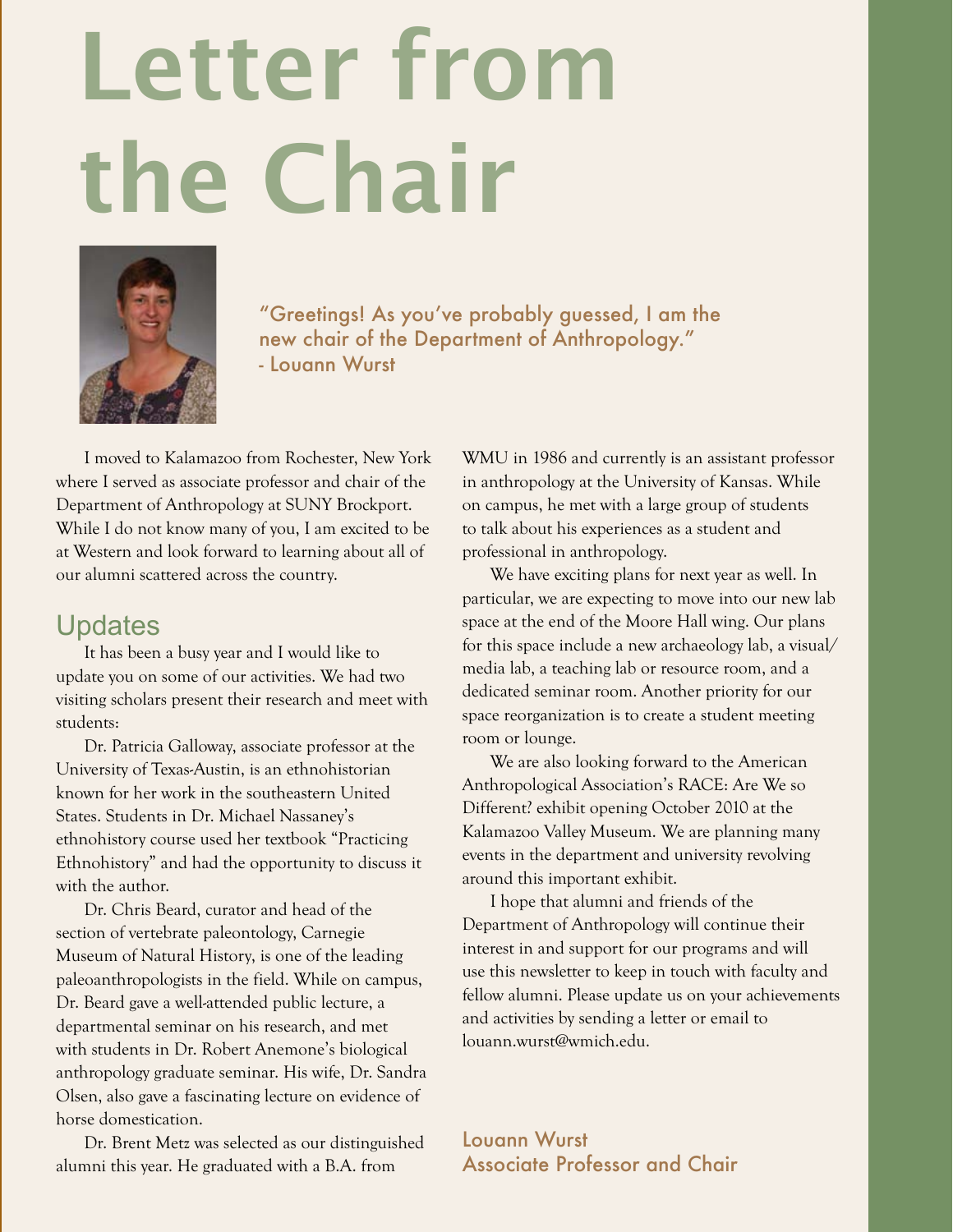## Fort St. Joseph Archaeological Project: 2009 Field Season Summary

Established in 1998, the Fort St. Joseph Archaeological Project seeks to engage the public in the investigation and interpretation of sites associated with the colonial fur trade in the St. Joseph River valley of southwest Michigan. This past season, a team of more than 20 WMU faculty, graduate and undergraduate students, and volunteers continued a program of public outreach and community service learning in conjunction with the 34th annual archaeological field school.

During the past season, the project investigated areas that previously yielded features such as middens, fireplaces and hearths, or particularly high artifact concentrations. Excavations were centered on facilitating an understanding of the size and orientation of buildings at Fort St. Joseph and the construction methods employed by the French and Natives at the site. In addition, increasing the size and variety of the recovered artifact assemblage continued to be a primary goal to enable further understanding of the process of ethnogenesis and how social identities were created, contested, and reproduced on the frontier of the Colonial empire.

Excavations yielded a large assemblage of 18th century artifacts and faunal remains indicative of the diverse, multi-ethnic community who called Fort St. Joseph home. As in past years, archaeologists recovered a number of military, commercial, and domestic-related artifacts from beads, lead-shot, musket balls to nails and assorted ceramic shards



*Excavation and note-taking at Fort St. Joseph.*



*A 2009 field school student carefully works on excavating a white clay pipe stem and bowl, a common artifact at many historical archaeological sites including Fort St. Joseph.*

and architectural detritus that continued to inform researchers on site structure and the activities conducted there.

Students found, in several units, a number of unique artifacts relating to personal adornment such as, a heart-shaped finger ring, several ear and nose bobs, a complete silver hoop earring, an embossed buckle, a brooch complete with tongue, tinkling cones, and a complete matching pair of ornate glassinlaid cufflinks. Such elaborately crafted and gilded items highlight the fact that a number of individuals at Fort St. Joseph were continuing to wear very European-styled ornamentation on a frontier outpost thousands of miles from France.

A copper alloy crucifix, which incorporates the corpus of Christ, was excavated as well. The object testifies to the importance and persistence of religious beliefs at the frontier outpost.

Lastly, the most complete white ball clay smoking pipe recovered to date at the Fort site also was discovered, demonstrating the cultural interplay and interaction of Native and French at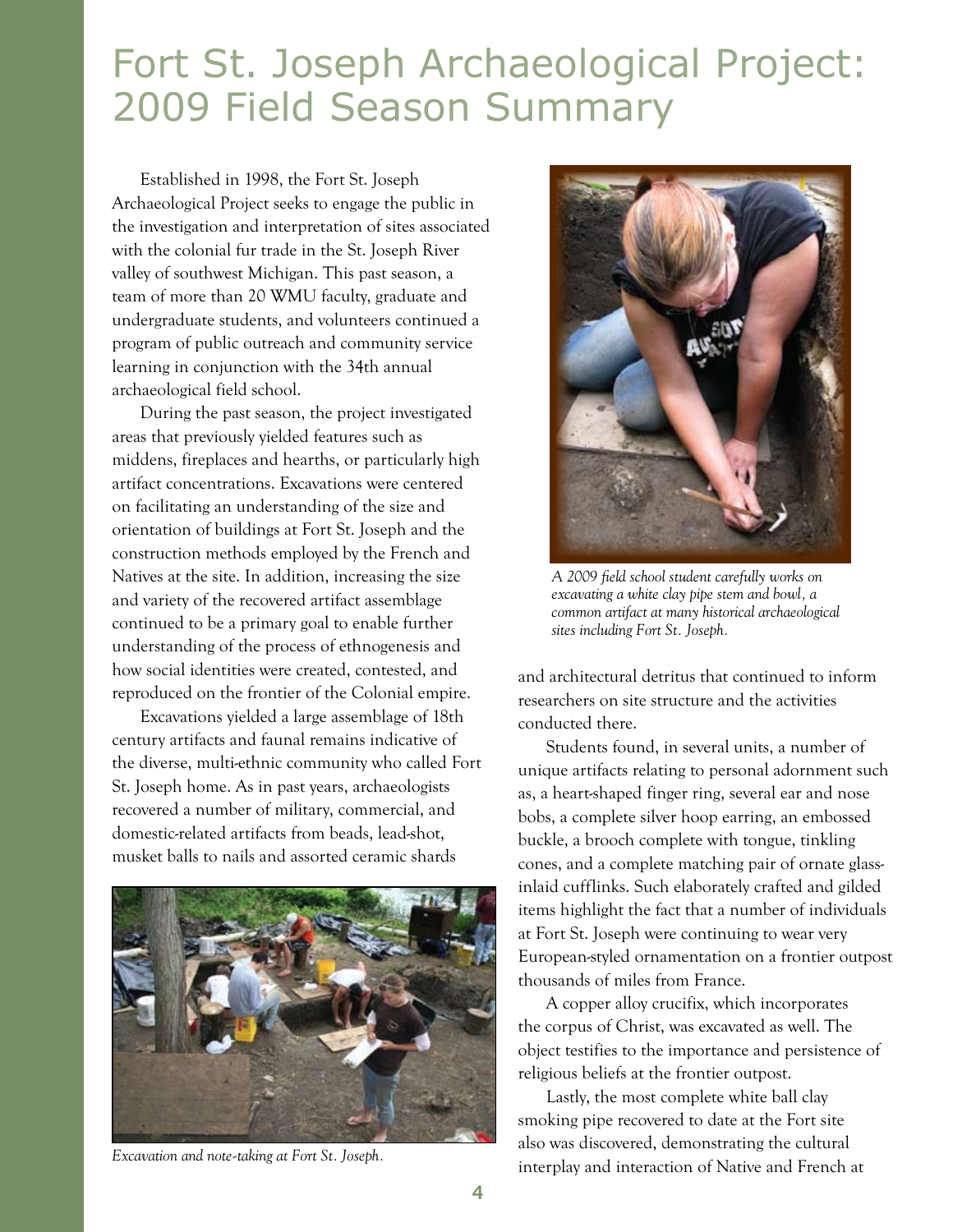the site. Excavations in the vicinity of a previously identified stone fireplace and hearth provided further information on its size and orientation. Activities relating to sewing, cooking, smoking and relaxation appear in the form of straight pins, tacks, smoking pipe fragments, shards of redware that could be portions of cooking vessels, several mouth harps and two circular bone gaming pieces. Finally, the continued investigation of a large pit feature, first identified in 2002, revealed that the pit is much larger than expected resulting in the question whether or not this feature is actually a well but instead part of a basement or cellar.

The public outreach components of the field school included three week-long summer camps run in association with the Fort St. Joseph Museum. Adults from local communities, students from the sixth to ninth grades, and six continuing-education teachers all learned how to excavate properly, identify artifacts, and gain an appreciation of the importance of archaeological materials. In addition this year's community service learning component

included a four-part weekly lecture series in which visiting scholars discussed various topics relating to the archaeology and history of Fort St. Joseph. The field exercises culminated with the annual two-day open house at which community members had the opportunity to listen to lectures, witness demonstrations by historical re-enactors, peruse an outdoor museum featuring artifact displays highlighting recent finds from the field season, and interact with the field school students. A cornerstone of the field school, the open house remains firmly dedicated to bringing the community closer to the project by sharing the history, culture and actual archaeology of Fort St. Joseph. Since 2006, more than 6,000 visitors have enjoyed this special event.

As the upcoming field season approaches, several informal presentations are scheduled to raise project awareness and draw in prospective students. Plans for the 2010 open house, to be held Aug. 14 and 15, are under way with the tentative theme being "Women of New France."



## Kalamazoo Valley Museum hosts RACE exhibit

#### **Oct. 2, 2010 to Jan. 2, 2011**

The Department of Anthropology is pleased to announce that Kalamazoo in Fall 2010 will host the American Anthropological Association's (AAA) exhibit RACE: Are We So Different? Through a partnership with WMU, the Kalamazoo Valley Museum will open this phenomenal, anthropological exhibit on Oct. 2. Admission to the museum is free, and the exhibit will stay until Jan. 2, 2011. Many organizations on campus and around the region are planning events and programs to coincide with this exhibit and its theme of stimulating informed dialogue on race and racism as issues of our society.

The exhibit itself, a product of the AAA's Race Project and the Science Museum of Minnesota, with funding from the National Science Foundation (NSF) and Ford Foundation, addresses race through three themes: current scientific understandings of human biological variation,

the history of the race concept in American society, and contemporary lived experiences of race that demonstrate its continuing impact on social inequalities. The Department of Anthropology is working with the Kalamazoo Valley Museum and other departments and institutions to bring speakers, do outreach with secondary public school educators, and involve students in service learning around the exhibit.

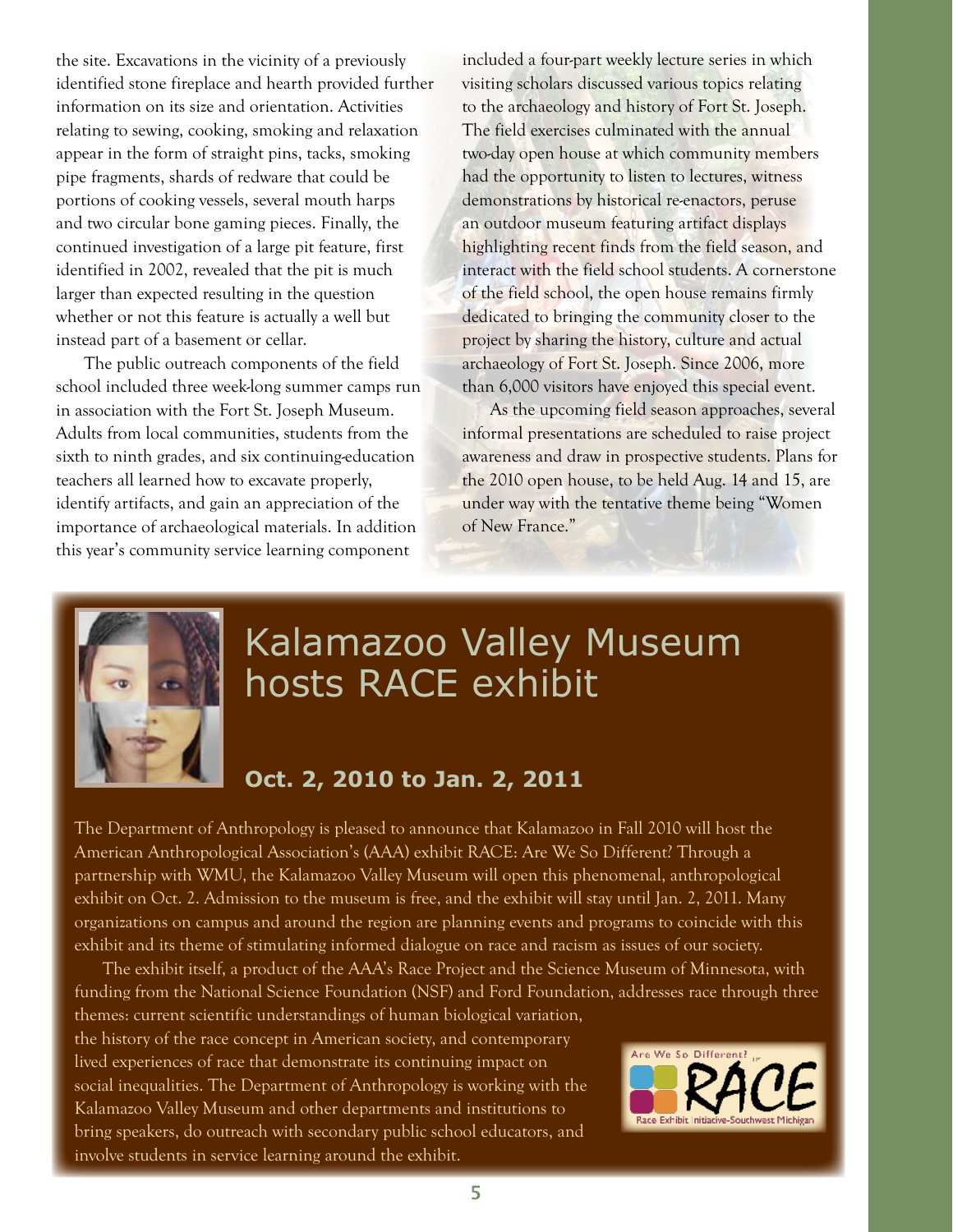## A Magic Field Season in the Eocene of Wyoming

"We could not predict how extensive the fossil deposits were at this site." -Dr. Anemone

*Dr. Robert L. Anemone Associate Professor of Anthropology, WMU Biological Anthropologist Vertebrate Paleontologist*

A field crew from Western Michigan University's Department of Anthropology traveled to southwest Wyoming in July 2009. The crew consisted of WMU anthropology graduate students Tim Held, Justin Gish, and Victoria Kersbergen, as well as graduate students from several other universities, including the University of Texas, University of Michigan, and Southern Illinois University.

Our work in Wyoming's Great Divide Basin began in 1994, and Anemone has led crews back out to the high desert of Wyoming nearly every summer since then. However, none of the earlier field seasons prepared us for the fossil bonanza that we would soon encounter.

 On Wednesday, July 8, 2009, our third full day of searching for fossils, we decided to drive to an area known as Salt Sage Draw and search for fossils in some known localities which we had not visited in the past four or five years. Finding our way into Salt Sage Draw has always been a bit of an adventure, since the roads have changed quite a bit over the years as new drill holes for oil and natural gas have been developed in this very rugged and out-of-the-way place (even by southwestern Wyoming standards). On this particular day, we drove eight miles north of Interstate 80 on a dirt track known as Bar X Road. We then turned west on a very rough 2-track road for the three- or four-mile trip into Salt Sage Draw. We soon realized that this two-track was not the one that we remembered, which brought us into the Salt Sage Draw at a very recognizable place. We did not worry, though, because we knew this road would bring us to the Draw just a bit north of where we normally entered, but once there, we would be able to use the G.P.S. receivers to determine exactly where our fossil localities were.

We did however stop and park our vehicles about 3/4 of the way into the Draw at a high point on the road where we clearly saw the north-south running Salt Sage Draw another mile or so to the west. We confirmed our position on our topographic maps,



*Surface collecting and screening for fossils at Tim's Confession.*

but before getting back into our vehicles to follow the by now very faintly marked two-track to the Draw, we decided to take a closer look at the eroded sandstone exposures immediately to the north.

Starting from the northwest side of these exposures, our team fanned out and slowly prospected for fossils towards the south and east. Keeping the late morning sun in front of us keeps our shadows behind us and out of our field of vision as we search for small fossil teeth and bones in the slowly eroding sandstones.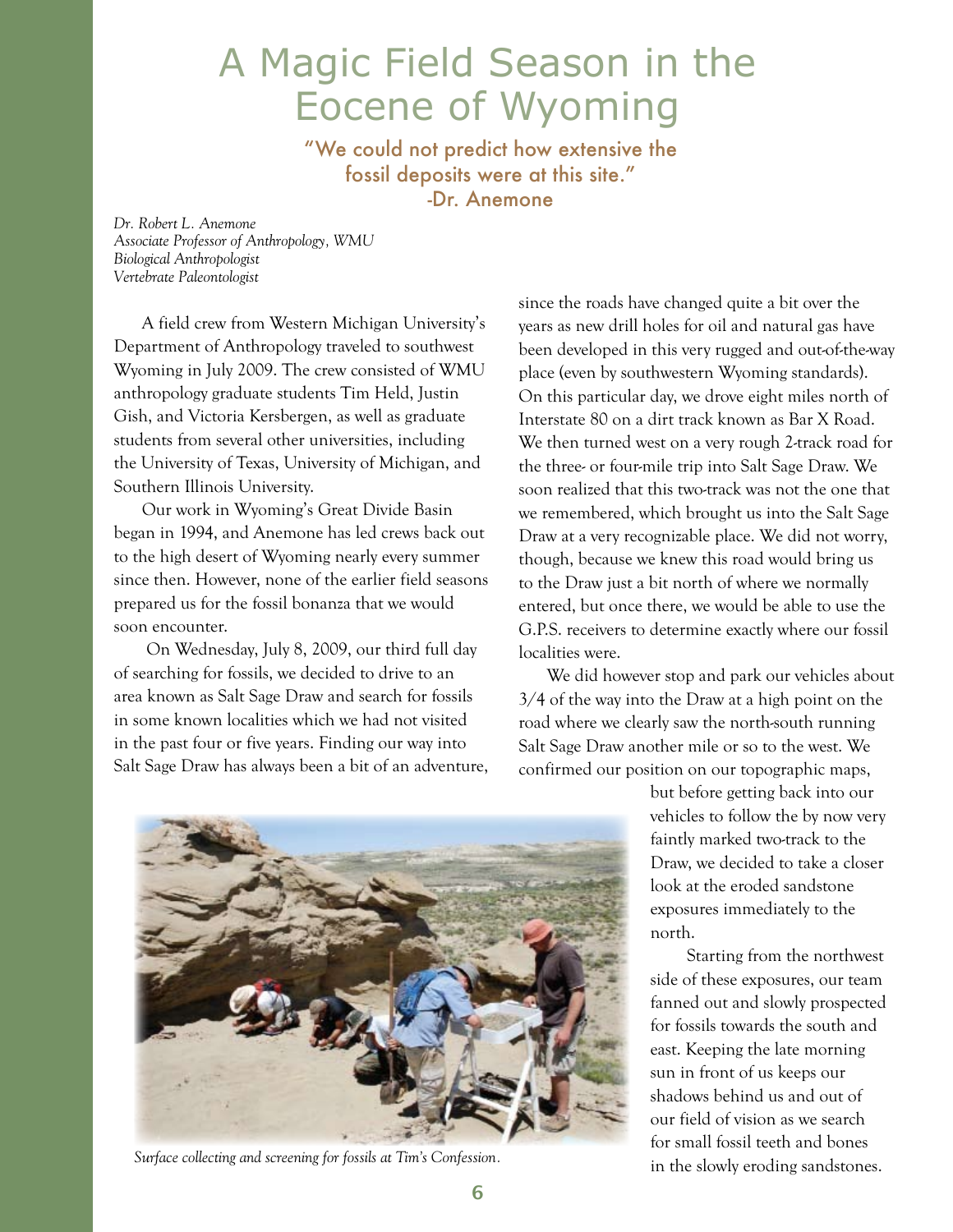

*Tim Held collecting fossils at the new locality he found in July 2009.*

We quickly found some fossil teeth and bones, and decided to spend the morning there. By lunch time (tuna sandwiches with cheese, apples and pickles), we had filled two small film canisters with fossils, which we considered a good morning, but nothing special. After lunch, however, as we came around the south side of the main exposure, Held and Gish called out that they had found some nice jaws with multiple teeth. I quickly joined them, and within a few more minutes, we had each collected five to 10 lovely mammal jaws. Our normal procedure is to wrap jaws with tissue paper before putting them in the film canisters, in order to protect the fragile bone and teeth. For the first time in nearly 20 years of collecting fossils in Wyoming, Oregon, and Kenya, I was finding so many jaws so quickly that I could not bear to wrap them and pause in my searching. So I carefully piled them up on the ground and kept on searching and finding more jaws…there would be time to wrap them up later, after the excitement of finding so many beautiful specimens wore off a bit.

Before long, the whole crew was crawling around this part of the sandstone, and everyone was having the same kind of success. Gleeful shouts of "Another jaw," "Found one with five teeth," "Beautiful rodent jaw," and the like were echoing through the badlands, as we all enjoyed one of the greatest days of fossil collecting that any of us will likely ever experience. As the sun started to set and the quality of the late afternoon light diminished, we packed up and headed back to camp, secure in the knowledge that we had just found one of the best mammalian fossil localities from the early Eocene of North America.

We eagerly looked forward to returning on the next day to see if we could hope for at least one more day of extraordinary fossil collecting at this new locality that we named Tim's Confession. We could not predict how extensive the fossil deposits were at this site, perhaps tomorrow we would find that we had picked it clean of its fossil riches in the six or seven hours that we had crawled it on the previous day. Only time would tell.

 Tim's Confession did not disappoint. We returned five more days during that field season, and each succeeding day was at least as productive (and sometimes more productive) than the previous day. After six full days of collecting, much of it spent screening the sediment and then picking fossils off the surface of the screen, we had collected approximately 500 mammalian jaws and 4,000 individual

bones and teeth. Considering that our combined fossil collections from 12 previous field seasons in the Great Divide Basin numbered about 8,000 bones and

"We all enjoyed one of the greatest days of fossil collecting that any of us will likely ever experience." *-Dr. Anemone*

teeth, and only about 150 jaws, we had really found an extraordinarily rich new locality. We currently are identifying, cataloging, photographing and analyzing these fossils, and making plans to return to Tim's Confession in August 2010.

We will be presenting the preliminary results of this work at the American Association of Physical Anthropologists' Annual Meetings in Albuquerque, N.M. in April.



*A lovely 50 million year old carnivore jaw from Tim's Confession.*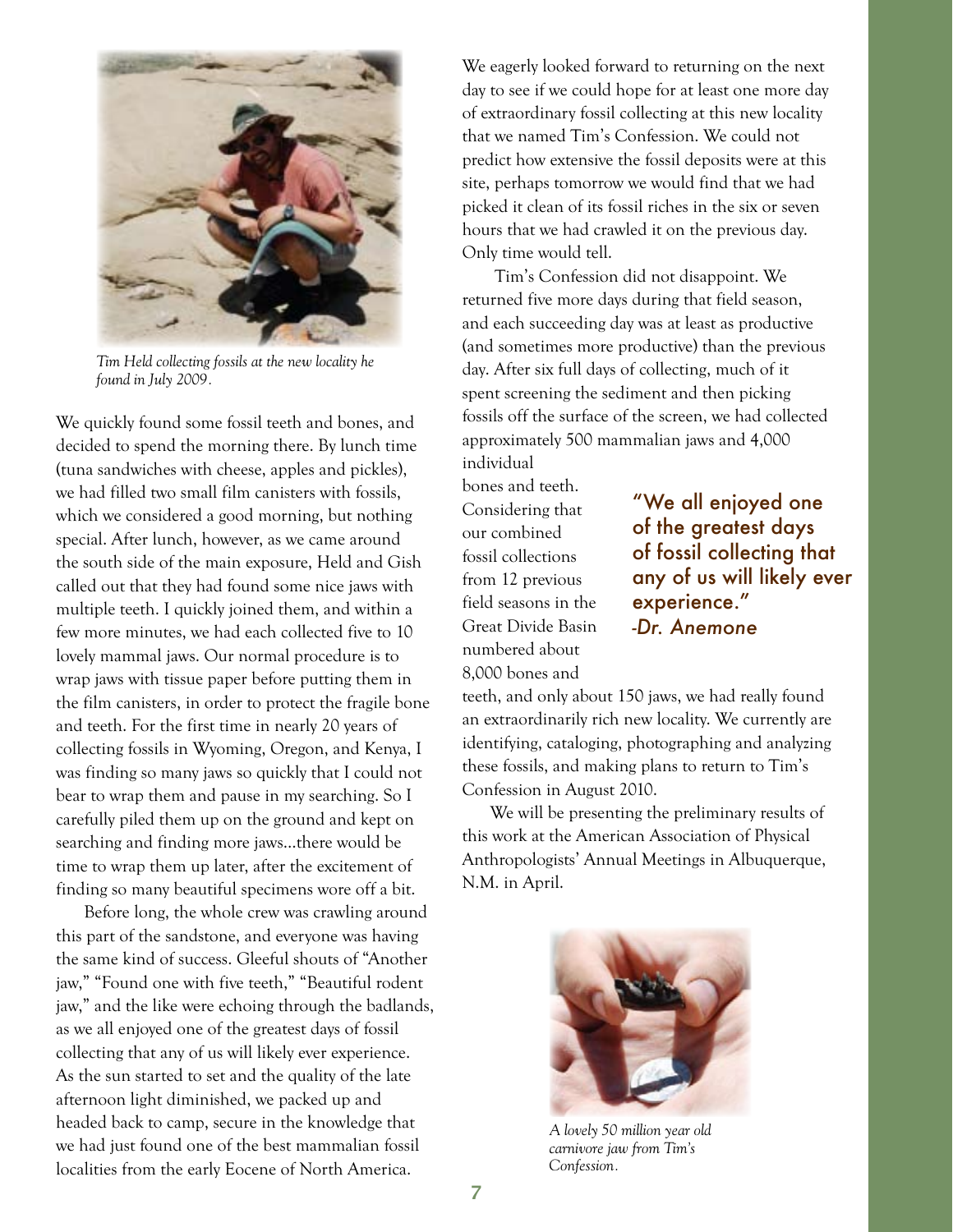## Mastodon Bones Identified in Biological Anthropology Lab

#### *By Dr. Robert L. Anemone*

When Mr. Roger Olds of St. Joseph County, Mich. called to ask if someone in the Department of Anthropology might be able to help him identify a large "fossil" bone that he had found on his property, my expectations were not particularly high.

Being a biological anthropologist with an active research program in vertebrate paleontology (the study of the fossil history of animals with backbones), I often receive phone calls like this. And most of the time, the "fossil" turns out to be a rock or mineral with only the vaguest resemblance to a real vertebrate fossil.

But when Mr. Olds brought his discovery to my lab in late January 2010, it did not take long for my students and I to confirm that he had, indeed, found a beautiful fossil bone.

Roger had found a pelvis or hip bone that was nearly complete, from the left side of an adult American mastodon (Mammut americanum). The large circular structure in the middle of the bone is known as the acetabulum, and it forms the hip



*Mastodon pelvis with ruler for scale.*

socket, articulating with the head of the thigh bone or femur.

Since the American mastodon went extinct at the end of the Ice Age (Pleistocene Epoch), this bone comes from an animal that lived more than 10,000 years ago. Mastodons are reasonably common fossils in Michigan, often coming from bogs or other wetland settings, sometimes as complete skeletons.

Students in anthropology 3500, Primate Evolution, were involved in the examination and identification of this fossil in our department's paleontology lab in Moore Hall.

## In The Spotlight

Brent Metz is the Distinguished Alumni Award winner for the Department of Anthropology. Metz, a native of St Joseph, Mich., received his B.A. majoring in Anthropology and Spanish at Western Michigan University '86, and his M.A. in anthropology from University of Michigan '89. He finished his Ph.D. at SUNY-Albany '95, the dissertation for which regarded the relationship between Ch'orti' Maya political economy and ethos in Guatemala. He taught in full-time, non-tenure track positions at Western Michigan University, Central Connecticut State, Grinnell, and Temple from 1995-2000,

before taking the position of associate director of Latin American studies at the University of Kansas in 2001. Since 2005, he has been assistant professor of anthropology at Kansas. Among his publications are two books and an edited volume: "Primero Dios: Etnografía y cambio social entre los mayas ch'orti's del oriente de Guatemala" ('God Willing': Ethnography and Social Change among the Ch'orti' Maya of Eastern Guatemala) (2002), "Ch'orti'-Maya Survival in Eastern Guatemala: Indigeneity in Transition" (2006), "The Ch'orti' Maya Area, Past and Present" (2009).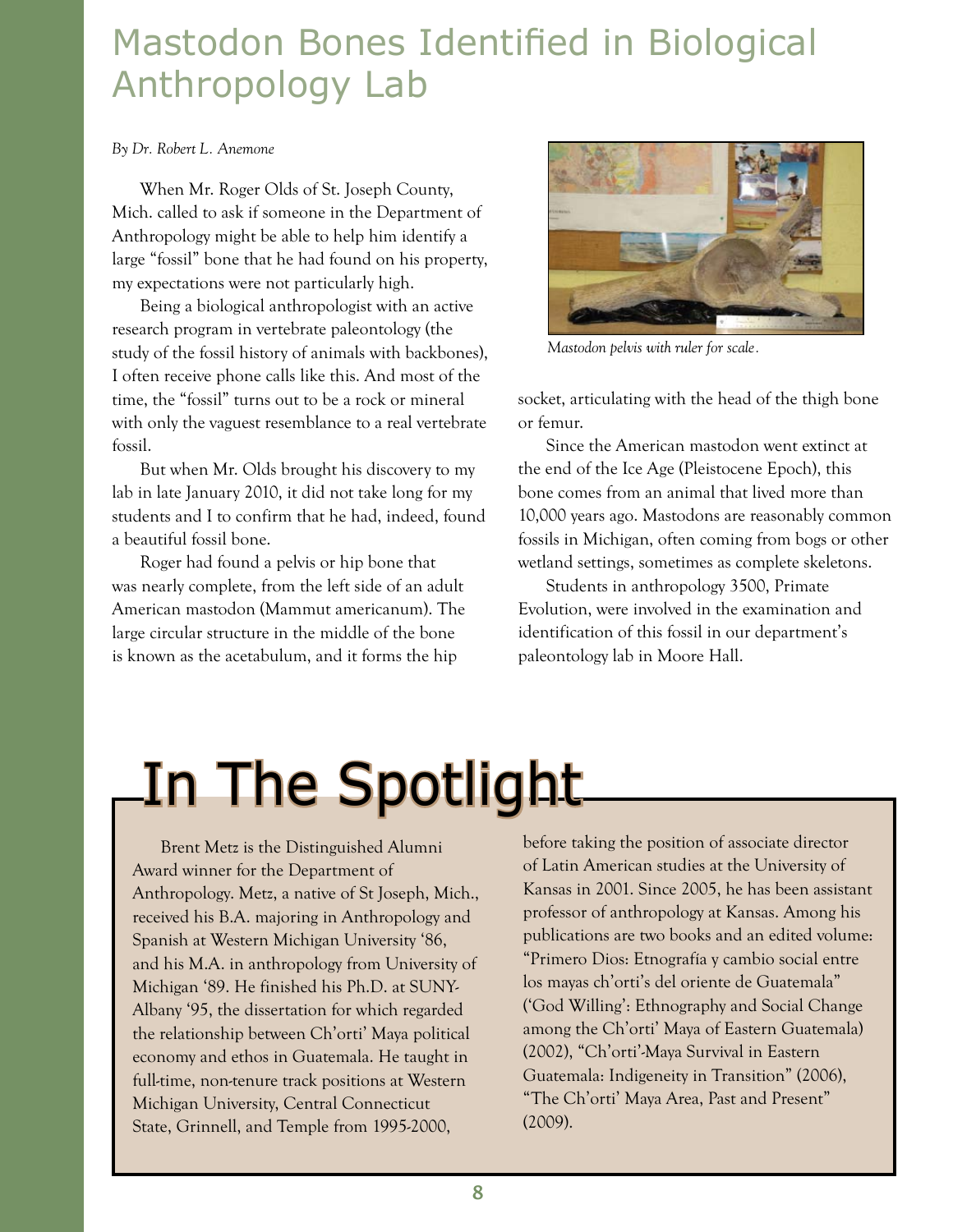## Meet LouAnn Wurst

I am an historical archaeologist whose primary research focus is the development of the modern Capitalist world. I am particularly interested in questions about the social relations of class, ideology, and gender in the 19th century. These research questions have always resonated with me, stemming, I think, from the fact I grew up during the 1970s. My father was a construction worker and the building trades represented an economic sector particularly hard-hit by the recession. He was unemployed for much of the decade. I did not plan to focus on historical archaeology, but became increasingly drawn to explore social issues that had relevance to understanding the modern world and to make sense of my own experience.

I got my B.A. at Temple University (Philadelphia, PA) and attended Binghamton University (Binghamton, NY) for graduate work. My dissertation entailed a class analysis of a small rural community located in the Binghamton area. I've always been frustrated by commonsense understandings that treat "rural" as simple agrarian, static, and passive. Any examination of historic maps documents a great deal of industry in rural communities. Rural became predominantly agricultural only after these industries were removed from rural contexts as industry became increasingly concentrated in urban areas.

The goal of my dissertation was to integrate agriculture

and industry into the understanding of a single community. I focused on the tannery operation located in the hamlet of Upper Lisle in upstate New York (where?), and excavated at the house site of the tannery owner and his sons, as well as the boarding house where the mostly Irish

tannery workers lived. My analysis demonstrated the class structure of the agricultural segment was very different than that of organizing the tannery and other rural industries. While each economic segment could be divided into groups of laborers, middling classes, and elites, each was naturalized with very different ideologies that impacted their use of material culture.

Since then, issues of class have been central to all my research. I have examined questions of class and material culture of elite families and domestic servants in urban 19th century Binghamton; used a focus on labor in hotels to understand the transformations in Niagara Falls and the creation of the tourist industry; and applied a class analysis to social reform by focusing on the Gerrit Smith estate in upstate New York.

Since 2000, I have been working on the Finger Lakes National Forest Farmstead Archaeology Project in New York. As part of this project, I have directed excavations at 10 farms in order to study the discrepancies between common agrarian myths and the material realities of 19th



*Mark Hoock, WMU Master's Student, drawing unit profile at the Albright II Log Cabin Site*

and early 20th century families who lived on these upland farms. These farms were all purchased by the Federal Government as part of the Resettlement Administration's Submarginal Farms Program (this is the name of the program), designed to save farmers stranded on unproductive farmland in the 1930s. We have found little evidence for the supposed decrease in productivity of these farms or reduction of the farm family's standard of living. Instead, we discovered these farmers were building new houses, improving their property, and buying expensive consumer goods throughout the 19th and early part of the 20th centuries.

Given these disparities, this project provides an ideal context to elucidate the Capitalist transformation of American agriculture from the early 19th century until the Depression. I have brought all of the artifacts from the Finger Lakes (over 100,000) to WMU with me. This means that I have a lot of data for student projects. Let me know if you would be interested in helping.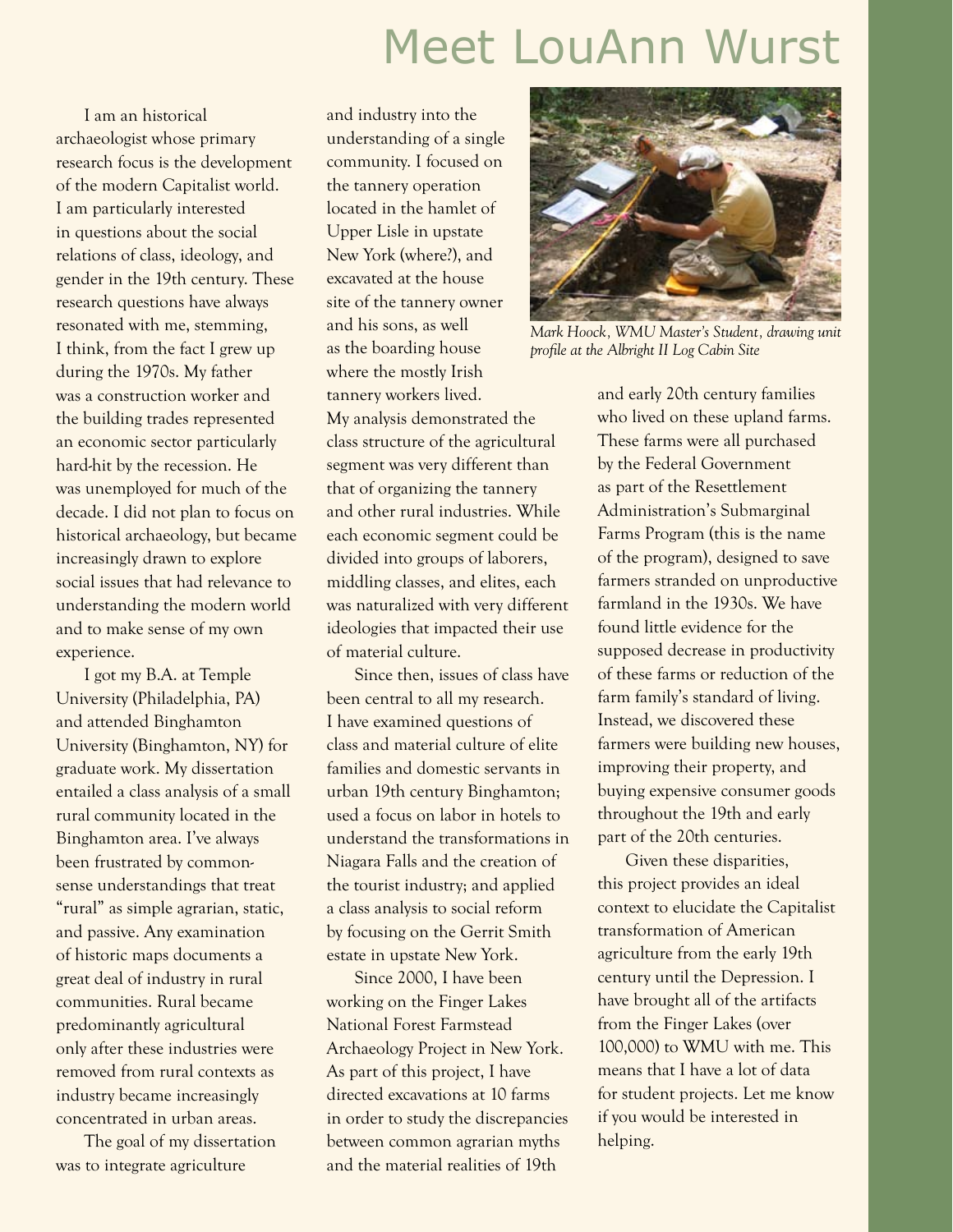## News from the Lewis Walker Institute



*Tim Ready*

Through the Lewis Walker Institute for the Study of Race and Ethnic Relations, Western Michigan University students and faculty learn about diversity, while they actively engage in research and service with the goal of making communities more equitable and inclusive.

Applied anthropologist Tim Ready now directs the Walker Institute, located in Welborn Hall.

Before arriving on campus two years ago, Ready taught and conducted ethnographic research in south Texas and in Washington, D.C.; directed the national diversity campaign for the Association of American Medical Colleges throughout the 1990s; was director for three studies addressing the education of minority and economically disadvantaged students at the National Research Council; and served as research director at the Institute for Latino Studies at the University of Notre Dame. With the anticipated launch of a new interdisciplinary minor in race and ethnic relations in the fall of 2010 as his top priority, Ready has set an ambitious agenda for the Walker Institute.

The Institute developed the One Community model as the framework for its extensive applied research and service activities. The One Community model has three components: (1) documenting the causes and magnitude of disparities in access to resources and opportunities by race/ethnicity and class; (2) evaluating the effectiveness of the health and human services infrastructure relative to community needs; and (3) engaging in applied research, service and advocacy to build institutions and communities that are more equitable and inclusive.

Following are some of the Institute's current research and service activities based on the One Community model:

- "Are We a Healthy Community? Health Disparities in Kalamazoo, Michigan and Beyond." April 1, 2010. This presentation and community conversation featured Brian Smedley, Ph.D., director of the Health Policy Institute at the Joint Center for Political and Economic Studies in Washington, D.C. The event is co-sponsored by the Center for Social Justice Leadership at Kalamazoo College.
- In collaboration with the Kalamazoo-based Poverty Reduction Initiative, the Walker Institute is playing a leading role in the State of Michigan's Voices for Action anti-poverty campaign.
- The Walker Institute is working with various civic leaders to implement the Kalamazoo Action Covenant whose theme is: To realize our promise, each of us must be a keeper of the promise.
- The Walker Institute is playing a key role in supporting service learning at Western Michigan University. On Feb. 1, 2010, the WMU Center for Service Learning was founded, with Dr. Kathy Purnell as the new university coordinator for service learning.

For more information about the Walker Institute, go to www.wmich.edu/walkerinstitute, visit the Lewis Walker Institute in Welborn Hall, or call 387-2141.

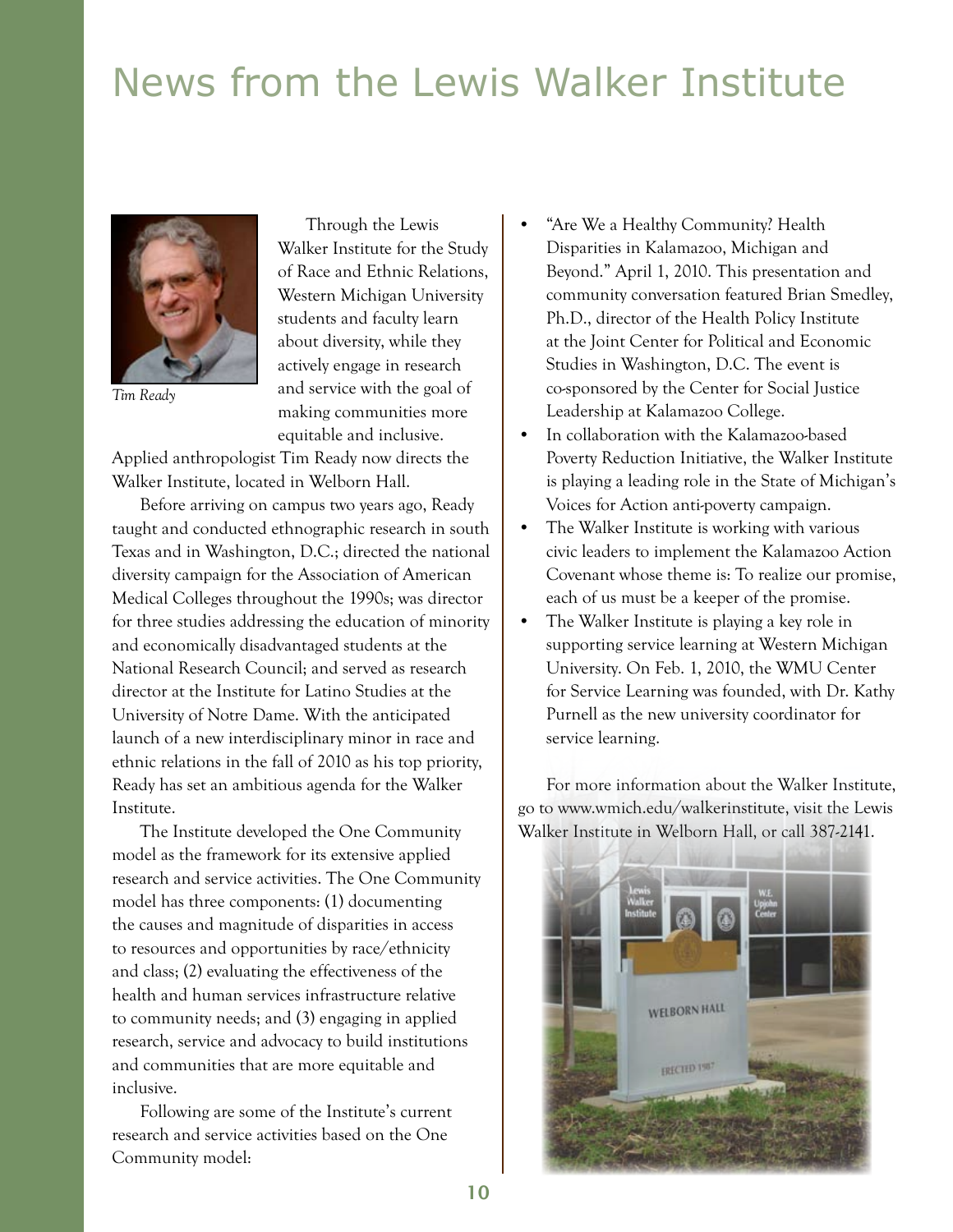## Conference Participation

#### Kalamazoo Regional Educational Services Agency (KRESA) Workshop

In November 2009, faculty members Kristina Wirtz and Jacqueline Eng worked with the Kalamazoo Valley Museum and the Kalamazoo Regional Educational Services Agency to deliver a two-day anthropology workshop for middle school teachers. New Michigan education standards include teaching about the nature of historical evidence and how it is used to understand the past, something many teachers feel unprepared to cover. Wirtz and Eng developed a range of activities and materials to demonstrate how anthropologists—biological and cultural—bring together multiple kinds of data to understand humans as biocultural beings, and to reconstruct the life-worlds of diverse societies of the past and present. Calling the workshop, "Migration and masking," they tied their activities in to two current Kalamazoo Valley Museum exhibits on the Genome Project and the "Spirit of the Mask."



*Jacqueline Eng conducting an anthropology workshop for teachers.*

#### Bioarchaeology and Forensic Anthropology Association (BARFAA)

In November 2009, several students joined Jacqueline Eng at the 16th annual Midwest Conference of the Bioarchaeology and Forensic Anthropology Association (BARFAA), held at the University of Indianapolis. One student, Katy Grant, had been awarded a WMU Undergraduate Research and Creative Activities award that helped fund the independent research and poster she presented at the conference.

#### Society for Historical Archaeologists

One of the coldest Januarys in decades did little to sway 19 intrepid WMU students, faculty, and alumni from making the trek to Amelia Island, Florida, the site of the 2010 Conference on Historical and Underwater Archaeology, sponsored by the Society for Historical Archaeologists (SHA), the world's largest professional organization dedicated to studying material culture of the recent past. Several WMU graduate students presented papers on topics ranging from the economic underpinnings of Jesuits in New France to the archaeology of historic farmsteads in upstate New York. Additionally, the team from WMU garnered several prestigious and competitive awards. Graduate student Andrew Robinson, himself the official photographer of the SHA conference, and recent WMU graduate Tori Hawley took home awards from the archaeology photography competition. Two posters were also shown at the conference, one on the 2009 Fort St. Joseph archaeological field season and the other on public archaeology, the project's hallmark.



*The 16th Annual Midwest conference of the BARFAA. Left to right: Jacqueline Eng, Connor Hagen, Katy Grant, Rachel Carlson, and Adrienne Neubert.*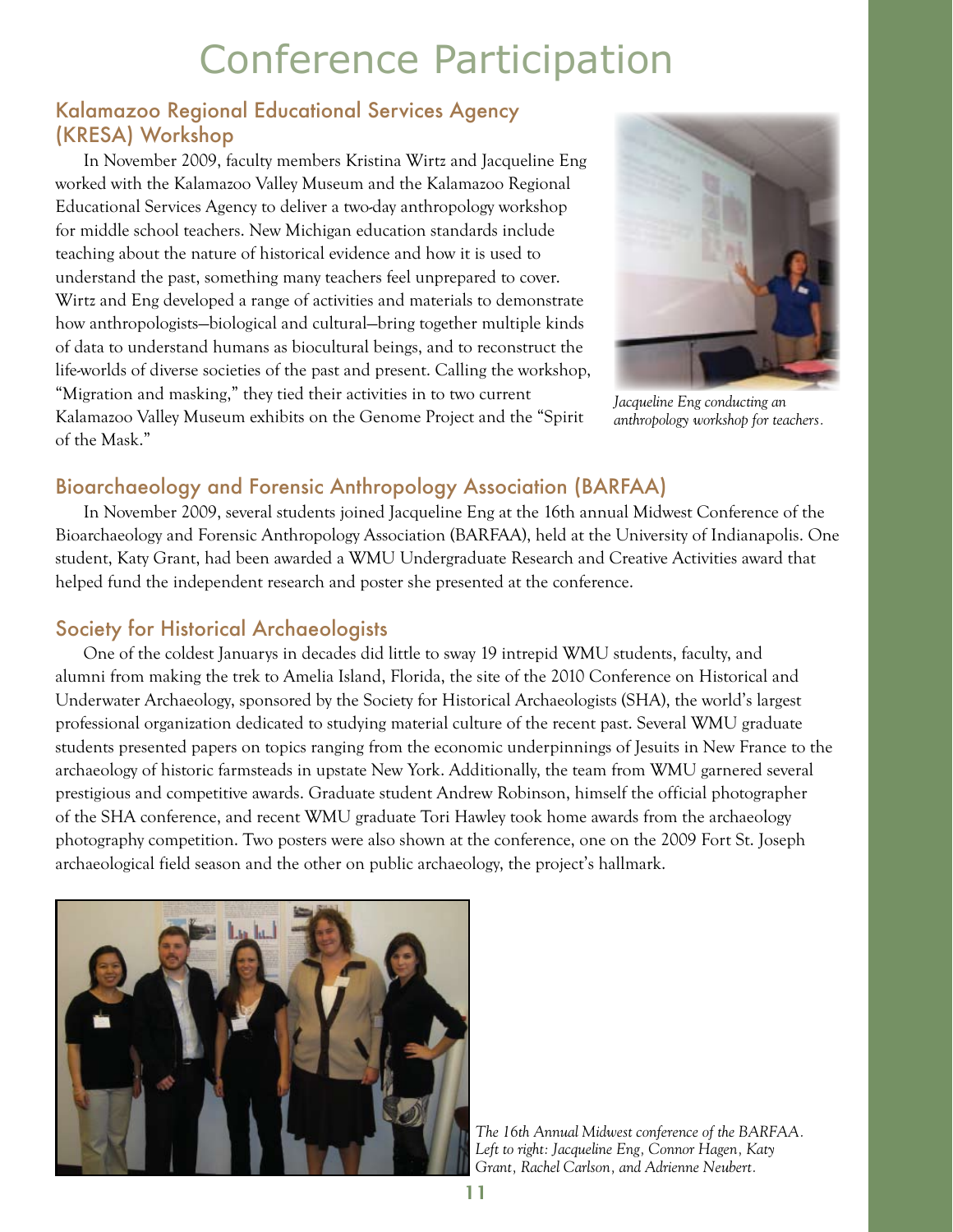## Faculty News



*Kristina Wirtz*

#### **Kristina Wirtz**

participated in a Mellongrant funded institute to annotate 10 hours of her field video recordings for deposition at Indiana University's Ethnographic Video for Instruction and Analysis Digital Archive (EVIADA) Project last summer. EVIADA recordings will be available for research and instruction on the

internet. She also was awarded a WMU Faculty Research and Creative Activities Award (FRACAA) grant to continue research in Cuba for a book on performing blackness in religious ceremonies and folklore shows. Her article on ritual waste in Cuban folk religion appeared in the Journal of the Royal Anthropological Society in fall 2009, and she currently is co-guest-editing a special issue of the Journal of Linguistic Anthropology on racializing discourses as well as working with community partners in planning educational outreach for the American Anthropology Association's RACE Exhibit coming to Kalamazoo in fall 2010.



*Laura Spielvogel*

**Laura Spielvogel** presented a paper titled "Marriage of Cultures: An Online, Role-Playing Simulation for Japanese Anthropology" at the Symposium for Gender Studies across Languages and Disciplines at WMU fall 2009. She has published an article in the annual bulletin for the Society for Gender Studies (Nihongo Gendaa Gakkai) and has

co-authored two articles in the International Journal of Learning and Media, and the Electronic Journal of Communication.

**Sarah Hill**, on sabbatical for 2009-2010, is working on several distinct projects. Throughout it all, she continues to keep her eye on all things waste and recycling—both solid and liquid. She is finishing a book about a garbage dump on the United States-Mexico border and is continuing her biofuels collaboration on campus with chemistry faculty Steven Bertman and John Miller. She hopes to finish her book by the summer of 2010, though the ongoing war between rival drug syndicates in Ciudad Juárez has posed some challenges to that. Back home on the much more peaceful turf of Michigan, the biofuels group now has an algae harvesting operation to study the prospects for turning WMU's Goldsworth Pond scum into a gasoline-alternative fuel. She will be returning to Cuba, as well New Orleans, following material recovery practices in both of those settings.

**Allen Zagarell** continues to cultivate interest in Central Asia in the department and is mentoring a number of students who are working in this area. He is teaching them Tajik and Uzbek and plans on leading a group of undergraduate/graduate students to Kyrgyzstan through the Diether H. Haenicke Institute for Global Studies in the near future.

**Bilinda Straight** currently is conducting a collaborative medical anthropology project (dual PIs Bilinda Straight, WMU and Ivy Pike, University of Arizona) funded by the National Science Foundation that seeks to determine how intercommunity violence creates a special class of vulnerable and impoverished persons, making violence-created inequality distinct from other forms of poverty and inequality. In this context, they are longitudinally documenting the broad health consequences of violence on men,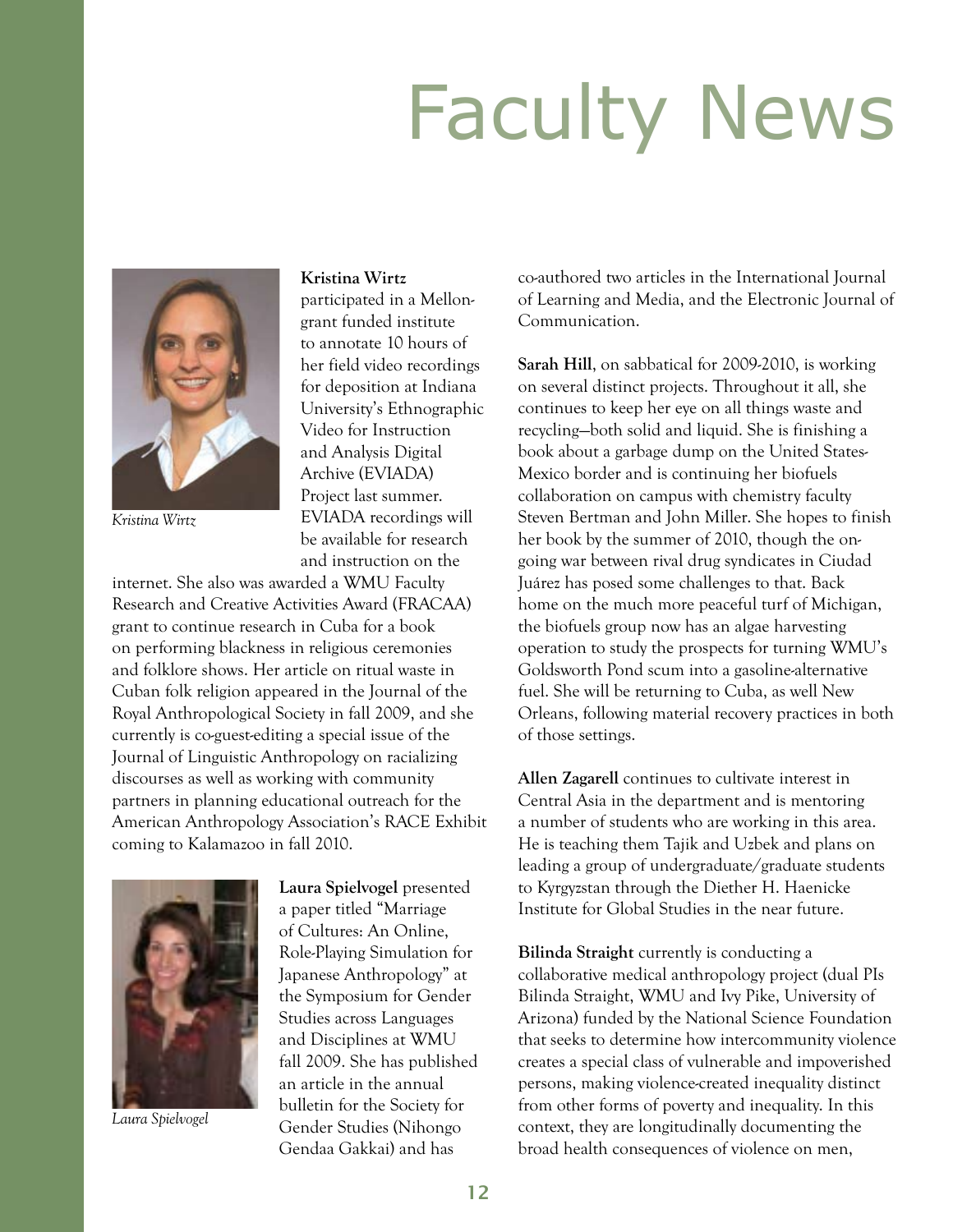## Faculty News

women, and children using an innovative, mixedmethods approach that identifies culturally specific markers of vulnerability and resilience.



*Tim Ready*

**Tim Ready** planned the "Kalamazoo Matters" community conversation series, in collaboration with the Arcus Center for Social Justice Leadership at Kalamazoo College. The first event took place April 1 and featured Brian Smedley, director of the Health Policy Institute of the Joint Center for Political and Economic Studies, located in

Washington, D.C. The topic was: "Is Kalamazoo a Healthy Community?" and focused on causes and solutions to racial and class disparities in health. Later presentations addressed issues related to education and employment.



**Michael Nassaney** has been busy attending conferences and preparing his research for publication. Earlier this academic year he attended the Center for French Colonial Studies conference (St. Louis) and the Conference on Underwater and Historical Archaeology (Florida). *Michael Nassaney Jacqueline Eng* He also presented papers

at the annual meeting of the Society for American Archaeology (St. Louis) and the Theoretical Archaeology Group conference at Brown University. His recently co-edited a book on archaeology and

community service learning was published by the University Press of Florida in 2009.

**Robert Anemone's** book "Race and Human Diversity: A Biocultural Approach," will be published by Prentice-Hall in 2010. His paleontological work in the Great Divide Basin of Wyoming continues, and he is looking forward to completing several papers during a one-semester sabbatical during fall 2010.

**Ann Miles** continues her research on lupus in Ecuador and this summer she completed the last interviews for this multi-year project. She has been working on a book manuscript that chronicles the lived experiences of living with a chronic illness in Ecuador, which she hopes to complete in the next few months. In the last year she has published an article in Medical Anthropology on lupus Web sites in the United States and has an article in an edited volume titled "Chronic Illness, Fluid States" published by Rutgers University Press on global chronic illness.



**Jacqueline Eng** recently began research in Mongolia, studying the burials of ancient pastoral nomads. She also continues work on the health and paleopathology of ancient Chinese skeletal collections from the Bronze Age and earlier.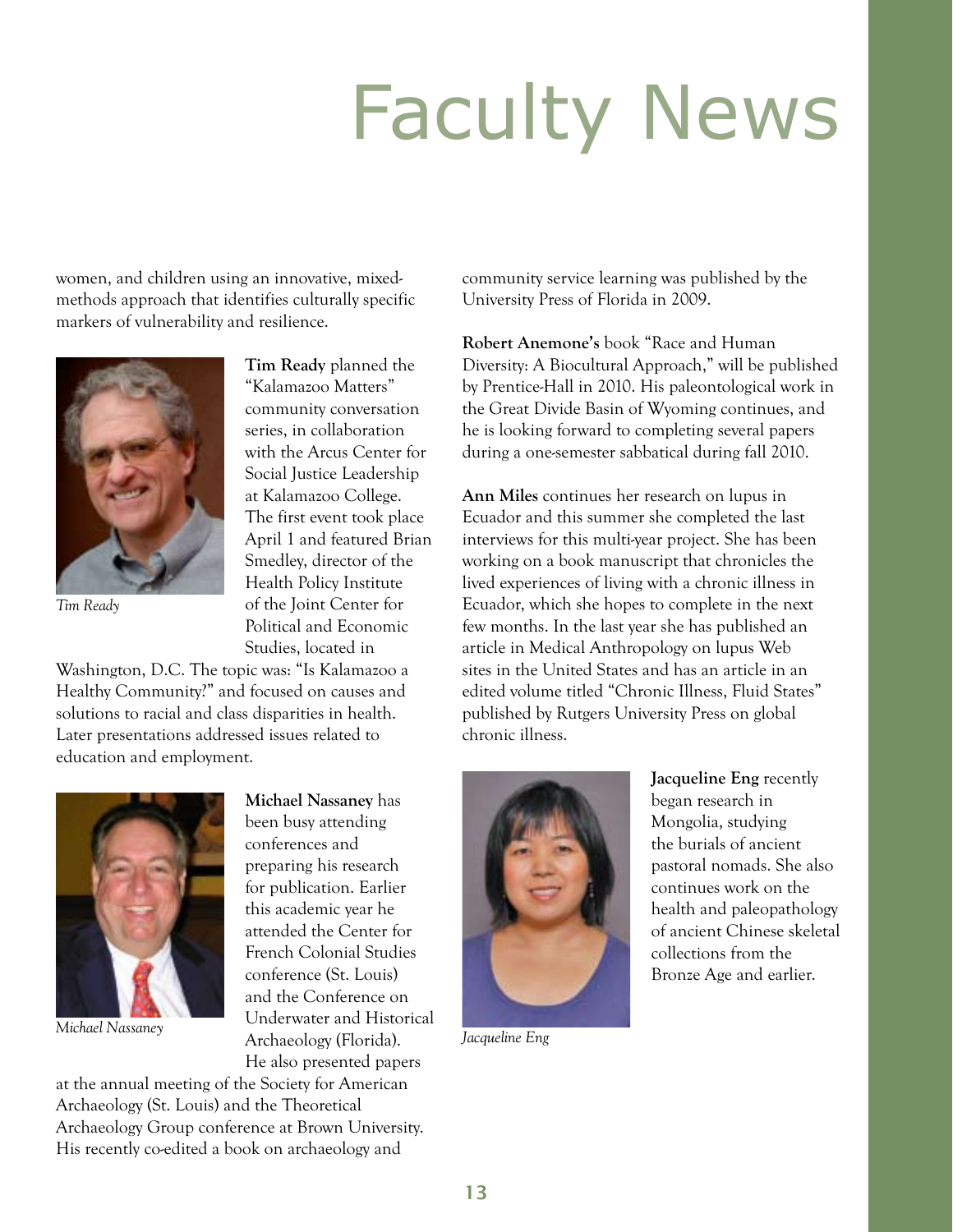## Mammoth in Allegan County

*By Tim Held, Graduate Student*

When Otsego landowner Steve Mathis was expanding the diameter of his backyard pond in early October 2009 he pulled out more than mud. Out of the swampy marshland that is characteristic of Allegan County Mich., came two limb bones of mammoth proportions. Literally. This is not the first time Mathis has came upon an archaic vestige of the Ice Age (or Pleistocene Epoch). In the late '80s, when the pond was first being excavated, a mammoth tooth was discovered in the back dirt. Not knowing exactly what he had found, Mathis contacted



*Mammoth bones (hat for scale).*

paleontologists from Michigan State University who confirmed the tooth as mammoth. With a little more insight as to what the bones may have belonged this time, Mathis called Western Michigan University anthropologist Robert Anemone and invited him to view and identify the bones. Expecting to be shown fragmentary unidentifiable pieces of bone, Anemone and his graduate student Tim Held were pleasantly surprised when they were led into Mathis' impressive workshop to find two bones in immaculate condition; a femur (thigh bone) and an ulna (lower

front leg bone). Given that they were excavated from the same area of the pond as the tooth, they have concluded with confidence that the bones are mammoth and not mastodon.

 What makes this case particularly interesting is that in this region of Michigan mastodon bones are more commonly discovered than mammoth. The distinction between the two animals is easiest to observe when comparing their teeth. The molars of the mastodon clearly indicate a browser's lifestyle while the mammoth

was equipped with molars modified for grazing (see photos below). In fact, this may be the first mammoth discovery in all of Allegan County, which has typically yielded mastodon specimens.

Undoubtedly there are more bones hiding in the back dirt, which is still sitting on the edge of the pond. However, the soil excavated from the pond is made up of thick clay and is difficult to search through. Fortunately, this type of soil composition is prone to rapid erosion, and as the seasons go by more specimens will likely appear.



*Mammoth molar for grazing. Mastodon molar indicates a* 



*brower's lifestyle.*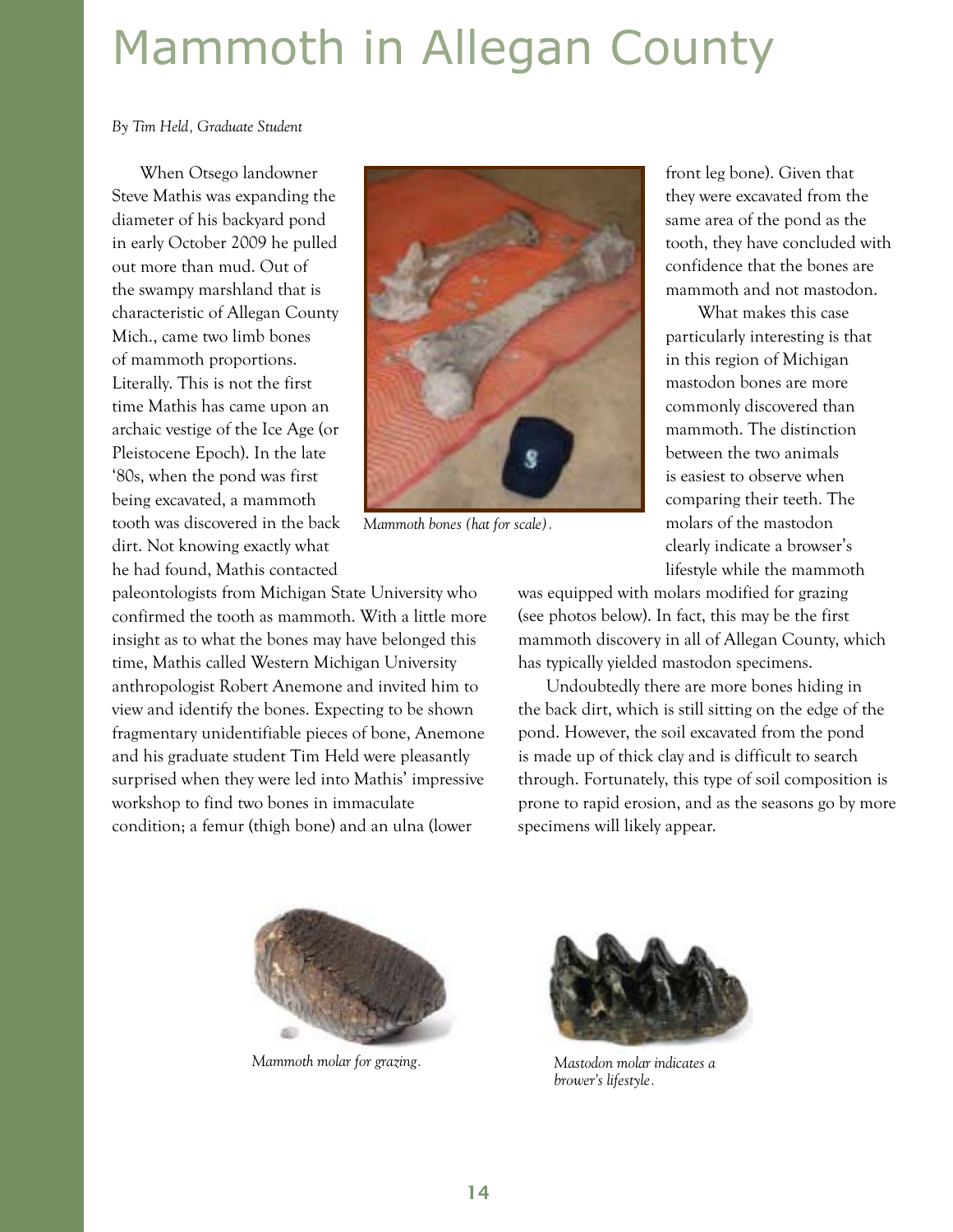## Alumni News

**Boone Shear** (M.A. '06) presented a paper at the 2009 American Association of Anthropology (AAA) entitled "Neoliberal Education and Public Discourse," and has an article coming out in the next volume of Rethinking Marxism. He is coediting a special issue of the Journal of Learning and Teaching: The International Journal of Higher Education in the Social Sciences focused on the corporatization of education; Shear is the incoming chair of the student committee of the Society for Applied Anthropology.

**Chris Sweetapple** presented a paper at the 2009 American Association of Anthropology (AAA) "Intervening in the Intolerable: Governmentality and the Questions of Muslim Homophobia." He and Boone Shear presented papers with Dr. Vincent Lyon-Callo (Anthropology) in a panel entitled "New Metrics of Inequality: Zizek, Violence, and their Ethnographic Implications" at the 2009 Rethinking Marxism Conference.

**Adam Bubb** (M.A. '05) is featured in an interesting online video about his community service learning teaching in New Mexico (http://www.youtube.com/ watch?v=5OVijCT7aIg). He is close to completing his dissertation on Native American gaming for the University of New Mexico.

**Adam Sharma** (B.A. '02) joined Health Outreach Partners in May 2003 and has been the director of marketing and information services since 2006. He leads various projects, including a nationwide needs assessment on farm workers and health outreach programs, best-practice reports, conference presentations, peer-to-peer conference calls, and organizational grant writing.

**Marvin Keller** (M.A. '76) has been promoted to federal preservation officer for the Bureau of Indian Affairs in Washington, D.C.

**Kourtney Collum (B.A. '09)**, last year's Presidential Scholar, will start the Forest Resources Program at the University of Maine this fall.

**Cassie Workman** (M.A. '04) is at the University of South Florida where she was recently awarded a National Science Foundation Dissertation Improvement Grant for her research titled: "The Politics of Participation: Hydropolicy, HIV/AIDS and Women's Health in Lesotho."

**Dylan Clark** (B.A. '99) is working in the Yucatan Peninsula of Mexico where he is completing his dissertation research on Mayan and pre-Mayan archeaology. Dylan is a Ph.D. student at Harvard University. Dylan presented a paper on tourism and Mayan sites for the American Anthropological Association meeting in December 2009 in Philadelphia.

**David Chaudoir** (M.A. '06) is teaching at Zayed University in Abu Dhabi where he also is writing his dissertation for the University of Arkansas.

**Shelly Claflin** (B.A. '99) is operating a travel consulting service, Conscious Traveler, promoting sustainable and adventure travel to the Caribbean, Mexico, and Central America. She also coordinates two cooperative community garden projects in the city of Kalamazoo that introduce residents of the Vine and Oakwood neighborhoods to the experience of growing their own food. In addition, she often can be found on campus at WMU, where she has implemented and advises a registered student organization for Big Brothers Big Sisters.

**Jonathan Hill** (M.A. '09) entered a Ph.D. program in anthropology at University of Massachusetts Amherst in September 2009.

**Sonya Datta-Sandhu** (B.A. '04) is enrolled in the B.S.N.-M.S.N. Segue program at Emory University. She will receive her B.S.N. in May of 2010, and her M.S.N. in nurse midwifery in December of 2011. She also received the prestigious Fuld Fellowship at Emory.